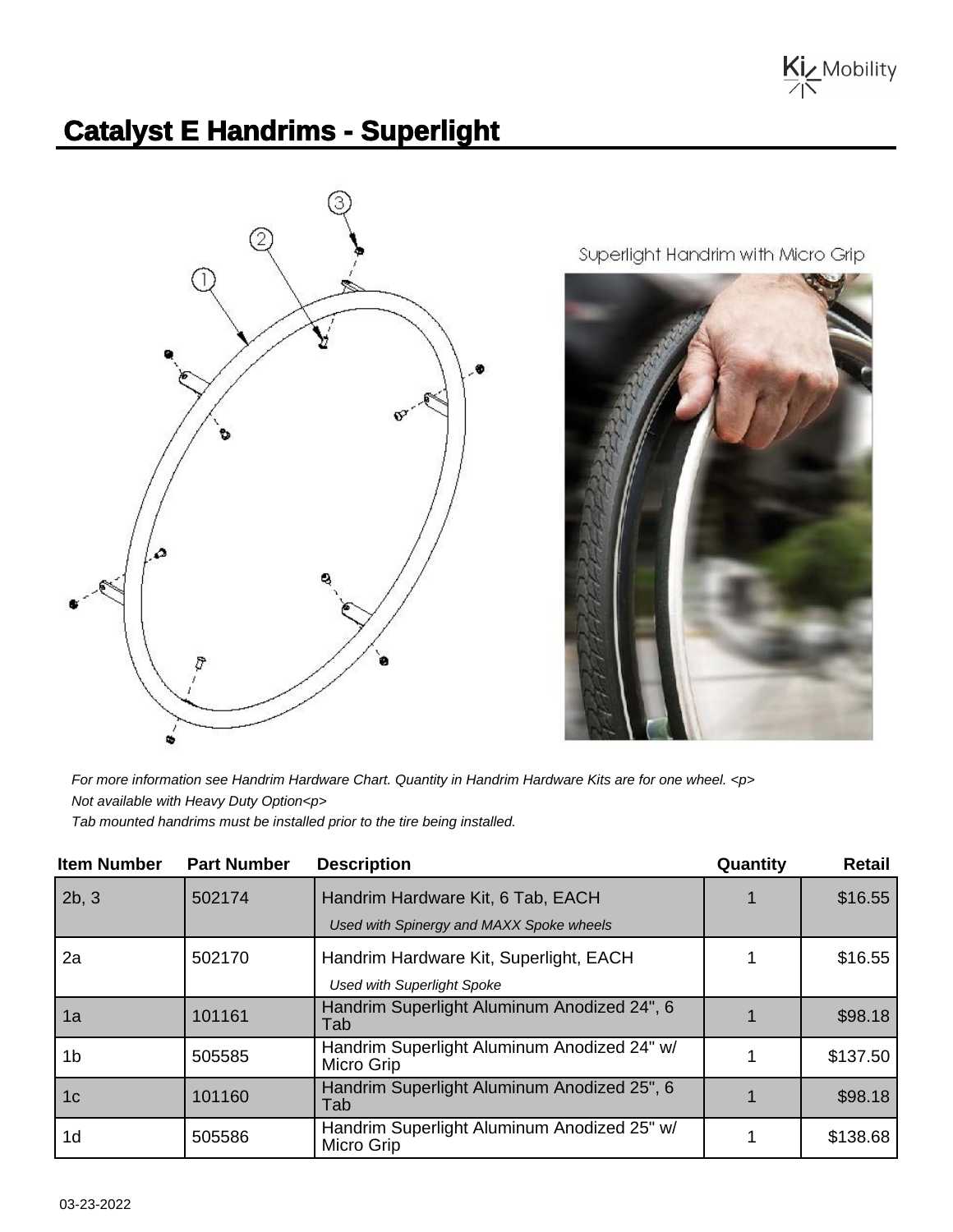| <b>Item Number</b> | <b>Part Number</b> | <b>Description</b>                       | Quantity | Retail |
|--------------------|--------------------|------------------------------------------|----------|--------|
| 2a                 | 100536             | M <sub>5</sub> x 12 BTN SHCS ZC          | 6        | \$2.21 |
|                    |                    | <b>Used with Superlight Spoke</b>        |          |        |
| 2 <sub>b</sub>     | 100669             | M5 x 10 BTN SHCS BLKZC w/Patch           | 6        | \$1.66 |
|                    |                    | Used with Spinergy and MAXX Spoke wheels |          |        |
|                    | 100657             | M5 Nylock Nut Blk Zn                     | 6        | \$0.56 |
|                    |                    | Used with Spinergy and MAXX Spoke wheels |          |        |